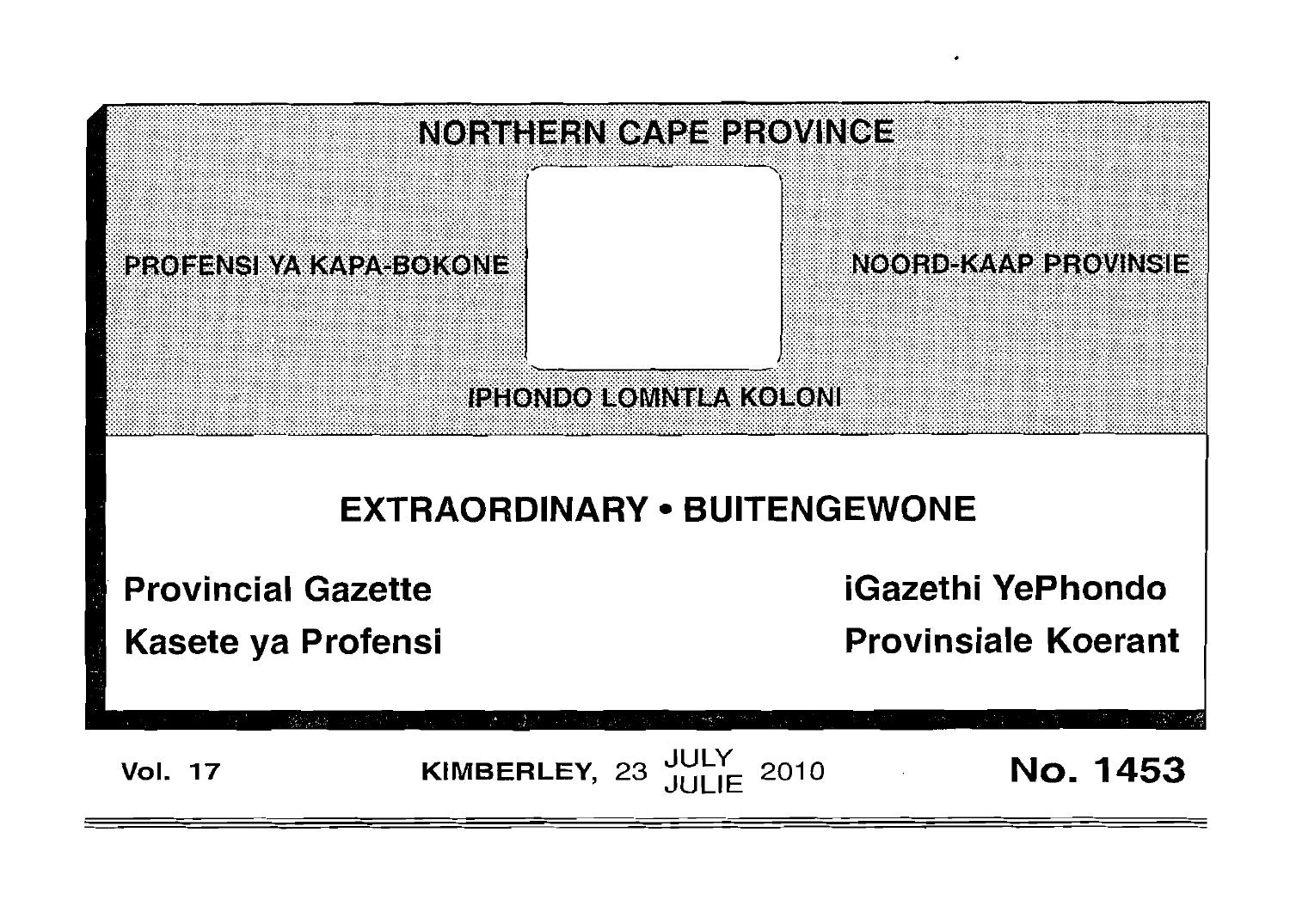$\bar{z}$ 

#### **IMPORTANT NOTICE**

**The Government Printing Works will not be held responsible for faxed documents not received due to errors on the fax machine or faxes received which are unclear or incomplete. Please be advised that an** "OK" **slip, received from a fax machine, will not be accepted as proof that documents were received by the GPW for printing. If documents are faxed to the GPW it will be the sender's responsibility to phone and confirm that the documents were received in good order.** 

**Furthermore the Government Printing Works will also not be held responsible for cancellations and amendments which have not been done on original documents received from clients.** 

## **CONTENTS • INHOUD**

| No. |                                                                                                                   | Page<br>No. | Gazette<br>No. |  |
|-----|-------------------------------------------------------------------------------------------------------------------|-------------|----------------|--|
|     | <b>OFFICIAL NOTICE</b>                                                                                            |             |                |  |
| 22  | Local Government Municipal Structures Act (117/1998): Notice to call and set a date for by-election in respect of |             | 1453           |  |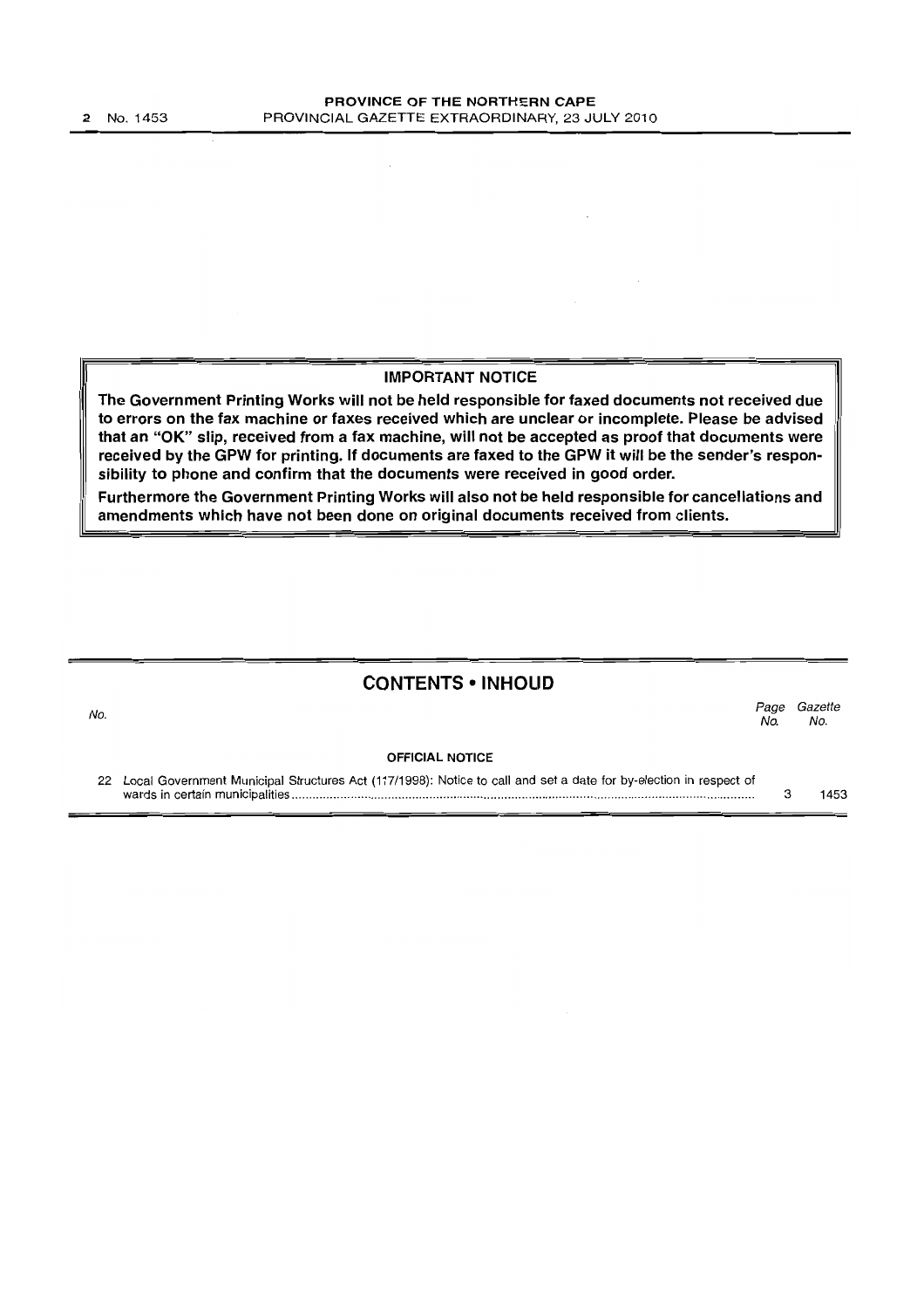# OFFICIAL NOTICE

#### OFFICIAL NOTICE 22 OF 2010

### NOTICE TO CALL AND SET A DATE FOR BY-ELECTIONS IN RESPECT OF WARDS IN CERTAIN MUNICIPALITIES IN TERMS OF SECTION 25 OF THE LOCAL GOVERNMENT MUNICIPAL STRUCTURES ACT NO. 117 OF 1998 AS AMENDED.

In terms of the provision of Section 25(4) of the Local Government Municipal Structures Act, 1998 (Act No .117 of 1998) as amended and after consulting the Electoral Commission, I hereby call and set the  $25<sup>th</sup>$  August 2010 as the date for the by- election for the municipality as set out in the Schedule hereto:

Given under my hand at Kimberley on this 20<sup>th</sup> day of July 2010

**M** k **M'MMOIEMANG** 

Member of the Exedutive Council of the Northern Cape Province Responsible for Cooperative Governance, Human Settlements and Traditional Affairs